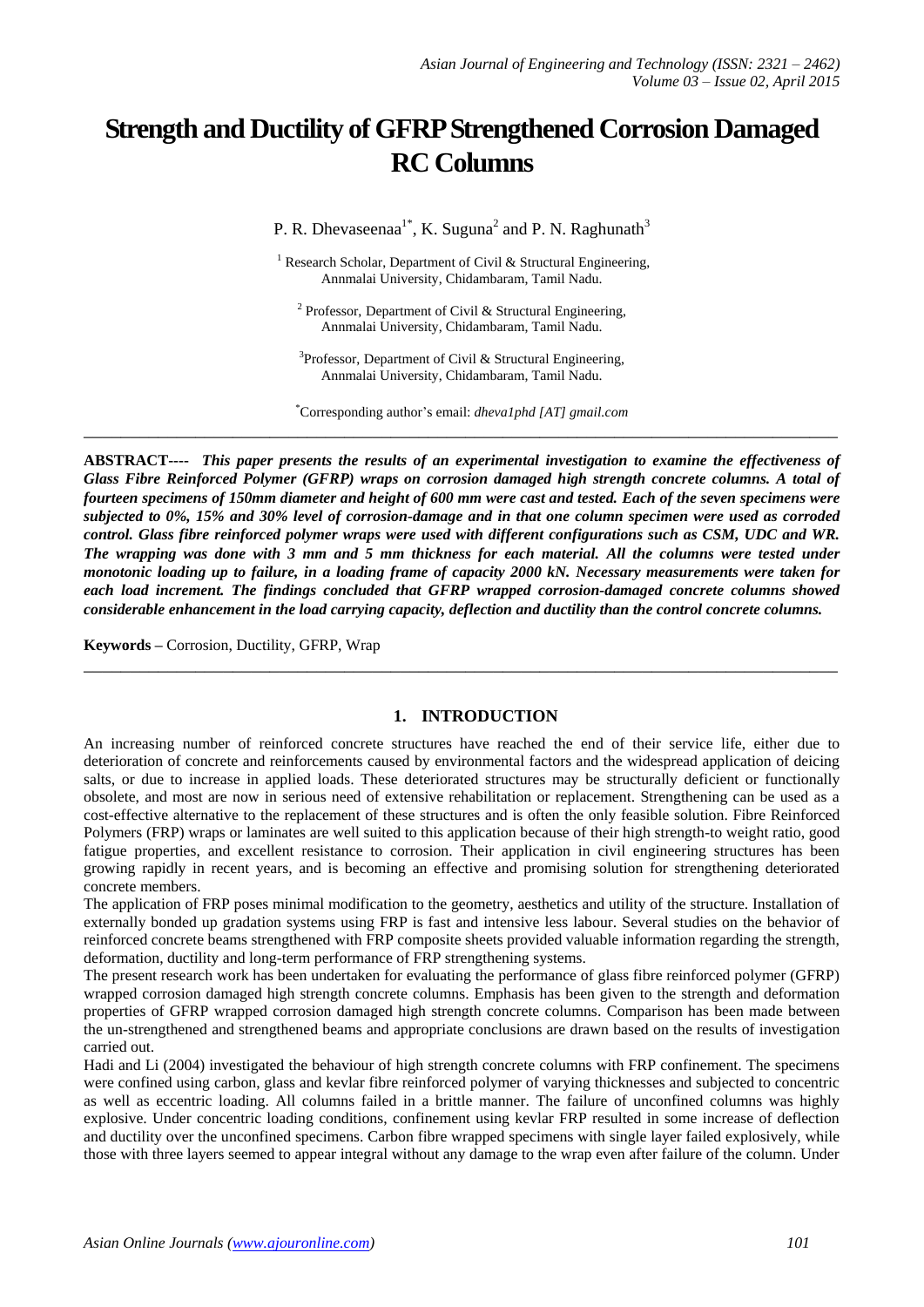eccentric loading, carbon FRP confined columns failed explosively, while kevlar and glass FRP confined specimens showed adequate warning in the form of white patches on FRP surface at the time of initiation of failure.

Lam and Kwan (2010) investigated the restoration of the flexural ductility by using HSC. The effect of adding confinement on the flexural ductility of HSC columns were studied by a nonlinear moment-curvature analysis taking into account the stress-path dependence of the steel reinforcement. Their analytical results proved that the addition of confinement would enhance the flexural ductility of columns by increasing the balanced steel ratio and balanced axial load level. The authors concluded that the effectiveness of adding confinement to improve the flexural ductility of columns decreased as the compressive strength of concrete in column increases.

Liu (2002) studied the compressive strength of concrete cylinders exposed to sea water. The cylinders were reinforced with non-adhesive wound hybrid polymer composites separated from the concrete surface by aluminium foil. The wraps included GFRP cloth, glass fibre filament winding, hybrid glass-kevlar-glass fibre filament winding and glass-carbonglass filament winding. Some of the specimens were soaked in live sea water and another portion was soaked in dead sea water (water brought from sea and kept in laboratory, which meant most of the organisms were dead) for a duration of 180 days. The specimens with glass-kevlar-glass filament winding absorbed the maximum amount of water at 7.73% and showed the maximum reduction in compressive strength at 26.6% after 180 days of exposure to live sea water. The effect of live sea water was similar to the effect of dead sea water. Air ageing was less harmful to the specimens. Carbon fibre was good in resisting the effect of sea water.

Wooten et al. (2003) investigated the effect of FRP confinement on corrosion of steel rod embedded into concrete. A total of 13 specimens with varying number of plies, different types of epoxy resin and varying fibre orientations of wrap were tested. Corrosion was induced by immersing the specimens in a tank containing 5% sodium chloride salt solution and impressing 12 V electric supply. Specimens were removed from the tank when concrete cracked or wrap failed or electric flow increased. The rebar was immersed in muriatic acid for one week to remove rust and loose materials. The study concluded that confining with CFRP increased corrosion resistance of rebar under submerged and accelerated conditions. This resulted in prolonged life, lower corrosion potential, reduced rate of mass loss and reduction in chloride content of concrete. The mass loss in FRP confined concrete was half of that in unconfined specimens. Increasing the number of layers from 1 to 2 showed measurable increase in corrosion resistance, while increasing the number of layers from 2 to 3 showed no improvement.

Neale (2000) presented an overview on the strengthening and rehabilitation of civil engineering structures using FRP. He addressed the repair techniques on column strengthening, seismic applications using FRP wraps, beams strengthening bonded with laminates and applications to masonry structures. He also discussed the durability aspects when using FRP for rehabilitation. The progress regarding field executions and assessments was also reviewed.

Lee and Bonnaci (2000) conducted an investigation in corrosion-damaged reinforced concrete column externally bonded with CFRP. Seven columns were subjected to accelerated corrosion regime and wrapped with CFRP sheets. They were also subjected to further post-repair accelerated corrosion. The authors showed that FRP jacketing of corrosion damaged columns markedly improved the strength of the column. The FRP-repaired columns subjected to post-repair corrosion showed a slight reduction in ductility.

Belarbi and Bae (2009) studied the effect of corrosion of steel reinforcement on RC columns wrapped with FRP sheets. The authors also studied the effects of strengthening RC columns with CFRP and GFRP sheets. The columns were subjected to uni-axial compression test. The results revealed that the combined environmental cycle used in this study does not show any significant effects on CFRP wrapped RC columns. While the GFRP wrapped columns were affected with decrease in their load. They also indicated that corrosion of test columns wrapped with CFRP sheets continued even after the corrosion source has been removed.

Neale, Demers and Labossiere (2005) investigated the use of FRP wraps for the protection and rehabilitation of RC columns. In the first part of the study, the main reinforcement used was alone subjected to accelerated corrosion. Three types of FRP wraps (glass, carbon and aramid) and two conventional waterproofing systems were used to protect the columns. The results showed that the FRP wrapped specimens provided an excellent protection. In the second part of the study, the columns with both axial and spiral reinforcement were used. The specimens were subjected to realistic corrosion and rehabilitated with FRP. It has been showed that the repaired specimens were stronger than the noncorroded unstrengthened specimen. It was also observed that the FRP wrapping increased the column ductility considerably when compared to the conventional column.

#### 2. **RESEARCH SIGNIFICANCE**

In recent years repair and strengthening of reinforced concrete columns plays a vital role of structural rehabilitation in order to ensure that the columns have adequate capacity to perform against corrosion, seismic and other loading patterns. The research work is significant in that the behaviour of GFRP confined reinforced concrete column wrapped with three types of GFRP at two different thicknesses will be investigated. The investigation will provide an understanding on the relationship between level of corrosion and external GFRP confinement in the form of adhesive bonded wraps.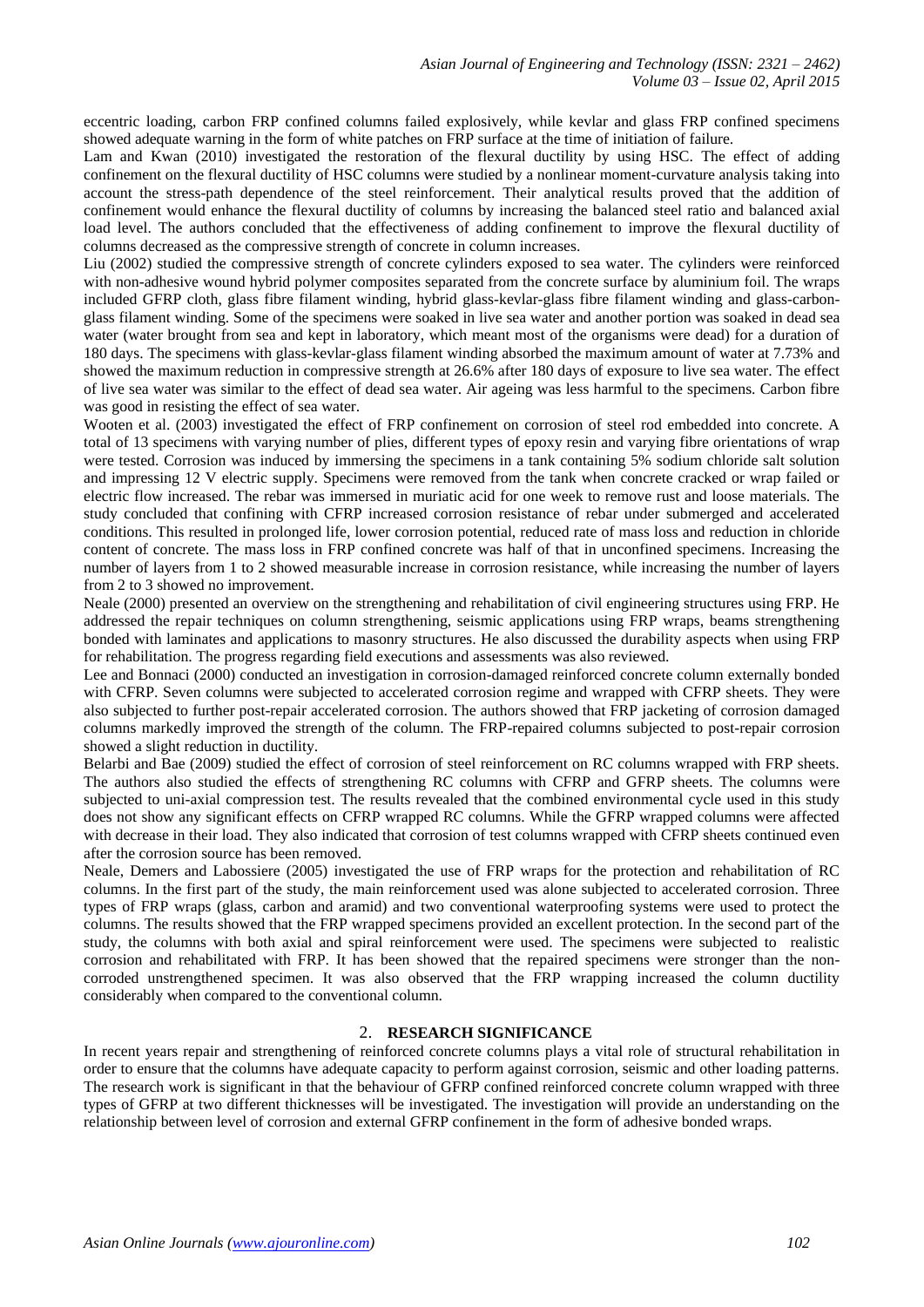## **3. MATERIAL AND METHODS**

The mix proportions of concrete are given in Table 1. The characteristic strength attained from the test was 64 MPa. The dosage of hyper plasticizer Glenium B233 was 0.8% by weight of binder. The test specimens were provided with longitudinal reinforcement of high yield strength deformed bars of characteristic strength 450.67 MPa. The lateral ties consisted of mild steel bars of yield strength 300.82 MPa.

| <b>Table 1: Details of Concrete Mix</b> |                           |  |  |  |
|-----------------------------------------|---------------------------|--|--|--|
| <b>Material</b>                         | Quantity in $Kg/m^3$      |  |  |  |
| Cement                                  | 450                       |  |  |  |
| River Sand                              | 780                       |  |  |  |
| Coarse Aggregate 20mm                   | 680                       |  |  |  |
| Coarse Aggregate 10mm                   | 450                       |  |  |  |
| Hyper Plasticizer - Glenium B233        | 0.8 % by weight of binder |  |  |  |
| Silica Fume                             | 25                        |  |  |  |
| Water                                   | 160                       |  |  |  |
| Water to Cement Ratio                   | 0.36                      |  |  |  |

Glass fibres used for the study have various fibre configurations.

- 1. Chopped Strand Mat (CSM)
- 2. Uni-directional Cloth (UDC)
- 3. Woven Rovings (WR)
- The glass fibres used for the study are shown in Figures 1 to 3.



**Figure. 1 Chopped Strand Mat Fabric**

**Figure. 2 Uni-Directional Cloth Fabric**

**Figure. 3 Woven Rovings Fabric**

All the specimens were 150 mm in diameter and 900 mm in height. The specimens were provided with six bars of 8 mm diameter as longitudinal reinforcement. Each specimen also contained 6 mm diameter ties at a spacing of 115 mm c/c. The longitudinal bars were kept protruded from the column face to accommodate the electrical connections for accelerated corrosion. The details of specimens are shown Figure. 4.



**Figure 4:** Column Details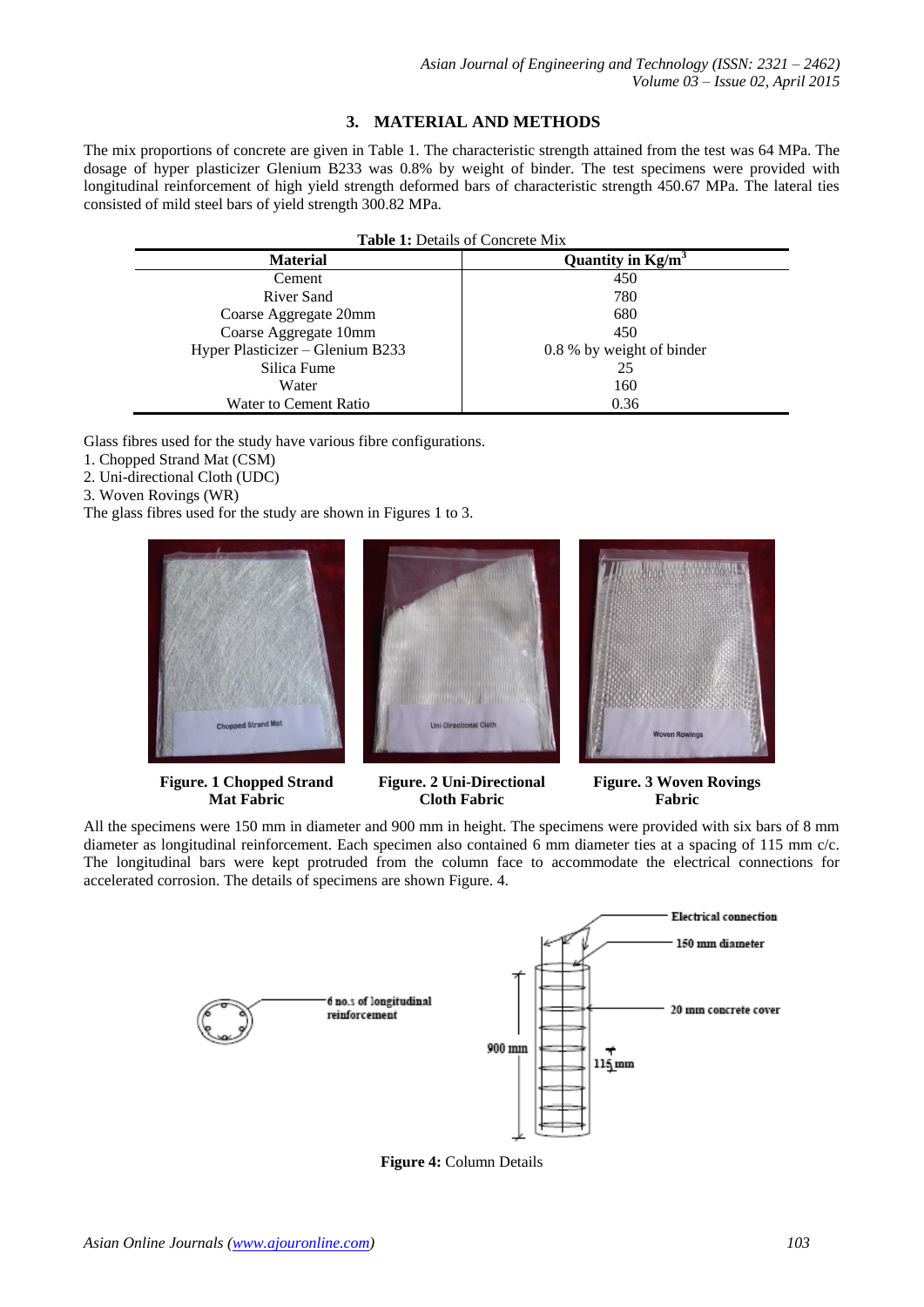The column specimens were grouped under various levels of corrosion damage. The specimen designation, level of corrosion damage and GFRP wrapping are summarized in Table 2. The properties of fibres used in the experimental work are shown in Table 3. **Table 2:** Specimen Details

| <b>Table 2:</b> Specimen Details |                           |                               |                                  |  |  |  |  |
|----------------------------------|---------------------------|-------------------------------|----------------------------------|--|--|--|--|
| <b>Specimen Designation</b>      | Level of<br>Corrosion (%) | <b>Type of</b><br><b>GFRP</b> | <b>Thickness of</b><br>GFRP (mm) |  |  |  |  |
|                                  |                           |                               |                                  |  |  |  |  |
| NC CON                           | No Corrosion              |                               | $\theta$                         |  |  |  |  |
| NC CSM 3                         | No Corrosion              | <b>CSM</b>                    | 3                                |  |  |  |  |
| NC CSM 5                         | No Corrosion              | <b>CSM</b>                    | 5                                |  |  |  |  |
| NC UDC 3                         | No Corrosion              | <b>UDC</b>                    | 3                                |  |  |  |  |
| NC UDC 5                         | No Corrosion              | <b>UDC</b>                    | 5                                |  |  |  |  |
| NC WR 3                          | No Corrosion              | <b>WR</b>                     | 3                                |  |  |  |  |
| NC WR 5                          | No Corrosion              | <b>WR</b>                     | 5                                |  |  |  |  |
| CD 15 CON                        | 15                        | ---                           | $\mathbf{0}$                     |  |  |  |  |
| CD 15 CSM 3                      | 15                        | <b>CSM</b>                    | 3                                |  |  |  |  |
| CD 15 CSM 5                      | 15                        | CSM                           | 5                                |  |  |  |  |
| CD 15 UDC 3                      | 15                        | <b>UDC</b>                    | 3                                |  |  |  |  |
| CD 15 UDC 5                      | 15                        | <b>UDC</b>                    | 5                                |  |  |  |  |
| CD 15 WR 3                       | 15                        | <b>WR</b>                     | 3                                |  |  |  |  |
| CD 15 WR 5                       | 15                        | <b>WR</b>                     | 5                                |  |  |  |  |
| CD 30 CON                        | 30                        |                               | $\mathbf{0}$                     |  |  |  |  |
| CD 30 CSM 3                      | 30                        | <b>CSM</b>                    | 3                                |  |  |  |  |
| CD 30 CSM 5                      | 30                        | <b>CSM</b>                    | 5                                |  |  |  |  |
| CD 30 UDC 3                      | 30                        | <b>UDC</b>                    | 3                                |  |  |  |  |
| CD 30 UDC 5                      | 30                        | <b>UDC</b>                    | 5                                |  |  |  |  |
| CD 30 WR 3                       | 30                        | <b>WR</b>                     | 3                                |  |  |  |  |
| CD 30 WR 5                       | 30                        | <b>WR</b>                     | 5                                |  |  |  |  |
|                                  |                           |                               |                                  |  |  |  |  |

### **Table 3:** Properties of Glass Fibre Reinforced Polymer

| SI.<br>No. | <b>Type of Fibre in</b>     | <b>Thickness</b><br>(mm) | <b>Elasticity</b><br><b>Modulus</b><br>(MPa) | <b>Ultimate</b><br><b>Elongation</b><br>$($ %) | <b>Tensile</b><br><b>Strength</b><br>(MPa) |
|------------|-----------------------------|--------------------------|----------------------------------------------|------------------------------------------------|--------------------------------------------|
|            | <b>GFRP</b>                 |                          | <b>ASTMD</b><br>638                          | <b>ASTMD</b><br>638                            | <b>ASTMD</b><br>638                        |
|            | 1.<br>Chopped Strand Mat    | 3                        | 7467.46                                      | 1.69                                           | 126.20                                     |
|            |                             | 5                        | 11386.86                                     | 1.37                                           | 156.00                                     |
|            |                             | 3                        | 13965.63                                     | 3.02                                           | 446.90                                     |
|            | 2.<br>Uni-Directional Cloth | 5                        | 17365.38                                     | 2.60                                           | 451.50                                     |
|            |                             | 3                        | 6855.81                                      | 2.15                                           | 147.40                                     |
| 3.         | <b>Woven Rovings</b>        | 5                        | 8994.44                                      | 1.98                                           | 178.09                                     |

## **4. ACCELERATED CORROSION PROCESS**

A schematic representation of the corrosion testing is shown in Figure.5. The columns were subjected to accelerated corrosion. The columns were kept immersed in 3.5% NaCl solution in a high-density polyethylene tank. The columns were immersed for a day to ensure full saturation condition. The direction of the current was arranged so that the reinforcement cage served as the anode while stainless steel perforated cylinders, acted as counter electrode. The accelerated corrosion process was achieved by applying a power supply with an output of 32 V and 11 amps. High voltage was used to accelerate the corrosion and shorten the test period. Two levels of corrosion damage, 15% and 30% were induced. The time for corrosion can be estimated by the Faraday's equation,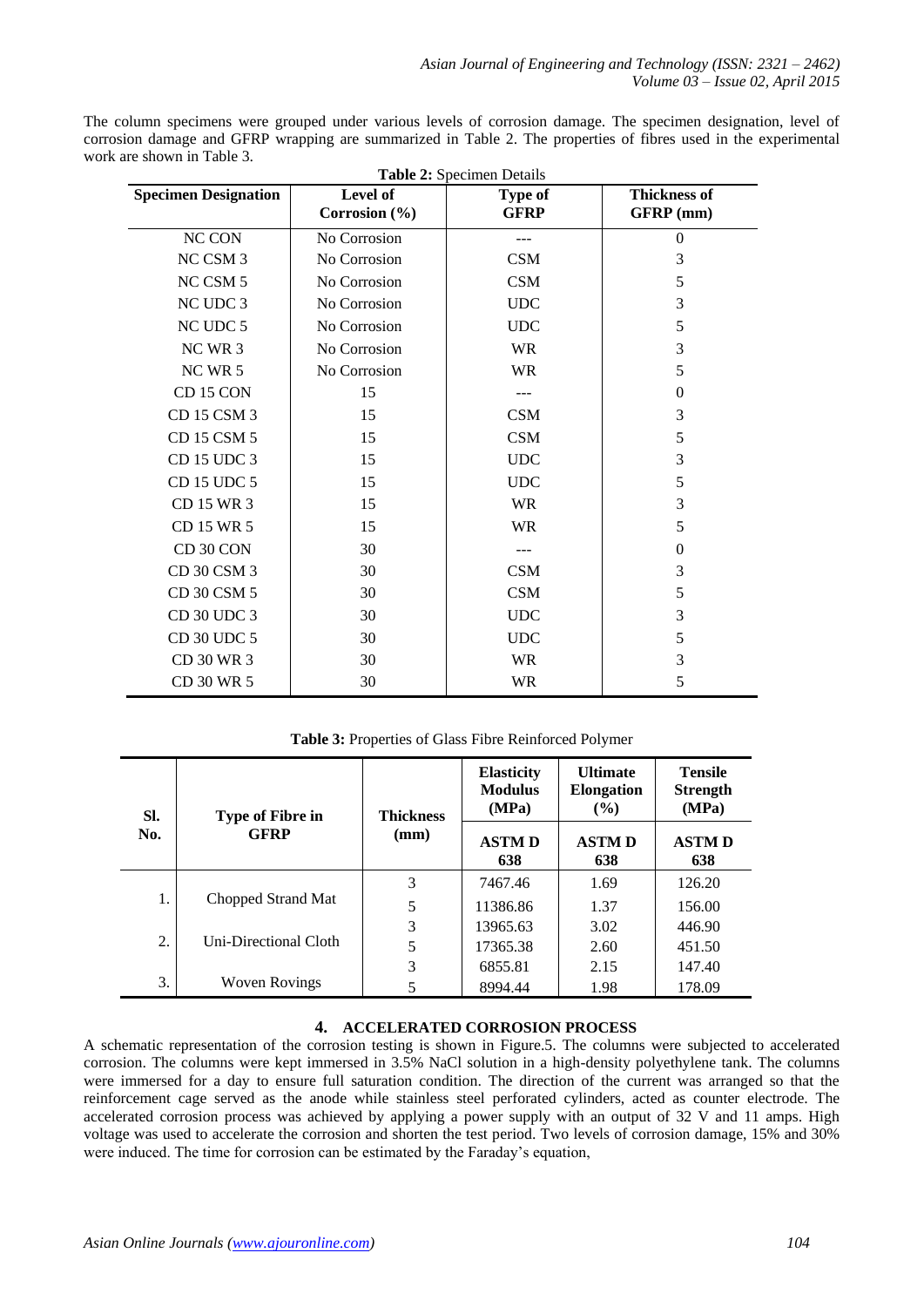*Asian Journal of Engineering and Technology (ISSN: 2321 – 2462) Volume 03 – Issue 02, April 2015*

$$
\Delta w = \frac{A_m \cdot I \cdot t}{Z \cdot F}
$$

where  $\Delta w$  = mass loss due to corrosion, Am = atomic mass of iron (55.85 g), *I* = corrosion current in amps, *t* = time since corrosion initiation (sec),  $Z =$  valency (assuming that most of rust product is due to Fe (OH) 2,  $Z$  is taken as 2),  $F =$ Faraday's constant [96487coulombs (g/equivalent)]. The corrosion activity was monitored for the columns by measuring the corrosion potential in accordance with the ASTM procedure.

#### **1. EXPERIMENTAL TEST SET-UP**

All the specimens were tested in a loading frame of capacity 2000 kN. To measure the axial compression of the column specimen, two deflectometers with a least count of 0.01mm were fitted at top and bottom of the specimen. A lateral extensometer was provided at mid-height of the column to measure the lateral strain. Figure 6 shows the experimental test set up and instrumentation provided for the test specimens.





**Figure.5:** Schematic View of Accelerated Corrosion Setup

**Figure 6:** Test Set-up

### **2. TEST RESULTS AND DISCUSSION**

The performance of unwrapped and wrapped corrosion-damaged columns was evaluated by considering the noncorroded unwrapped specimen as reference. The effect of fibre wrap thickness was evaluated by taking the corroded control column as reference. The influence of wrap material corresponding to their thickness was calculated by considering CSMGFRP wrapped specimen as reference. The experimental results of column specimens at ultimate stage are presented in Table 4.

| Table 4. Summary of Test Results at Ultimate Stage |  |
|----------------------------------------------------|--|
|----------------------------------------------------|--|

| <b>Specimen</b><br><b>Designation</b> | <b>Ultimate</b><br>Load<br>(kN) | <b>Ultimate</b><br><b>Stress</b><br>(MPa) | <b>Ultimate</b><br><b>Deformation</b><br>(mm) | <b>Ultimate</b><br><b>Axial</b><br><b>Micro</b><br><b>Strain</b> | <b>Ultimate</b><br>Lateral<br><b>Deformation</b><br>(mm) | <b>Ultimate</b><br>Lateral<br><b>Micro</b><br><b>Strain</b> |
|---------------------------------------|---------------------------------|-------------------------------------------|-----------------------------------------------|------------------------------------------------------------------|----------------------------------------------------------|-------------------------------------------------------------|
| NC CON                                | 750                             | 42.44                                     | 3.14                                          | 2767                                                             | 0.32                                                     | 2404                                                        |
| NC CSM 3                              | 800                             | 45.27                                     | 3.24                                          | 3324                                                             | 0.33                                                     | 2520                                                        |
| NC CSM 5                              | 850                             | 48.10                                     | 3.56                                          | 3955                                                             | 0.37                                                     | 2731                                                        |
| NC UDC 3                              | 1200                            | 67.91                                     | 4.57                                          | 5288                                                             | 0.46                                                     | 3526                                                        |
| NC UDC 5                              | 1275                            | 72.15                                     | 4.96                                          | 5700                                                             | 0.52                                                     | 3750                                                        |
| $NCWR$ 3                              | 1075                            | 60.83                                     | 4.34                                          | 4700                                                             | 0.40                                                     | 3180                                                        |
| $NC$ WR 5                             | 1125                            | 63.66                                     | 4.52                                          | 4900                                                             | 0.44                                                     | 3487                                                        |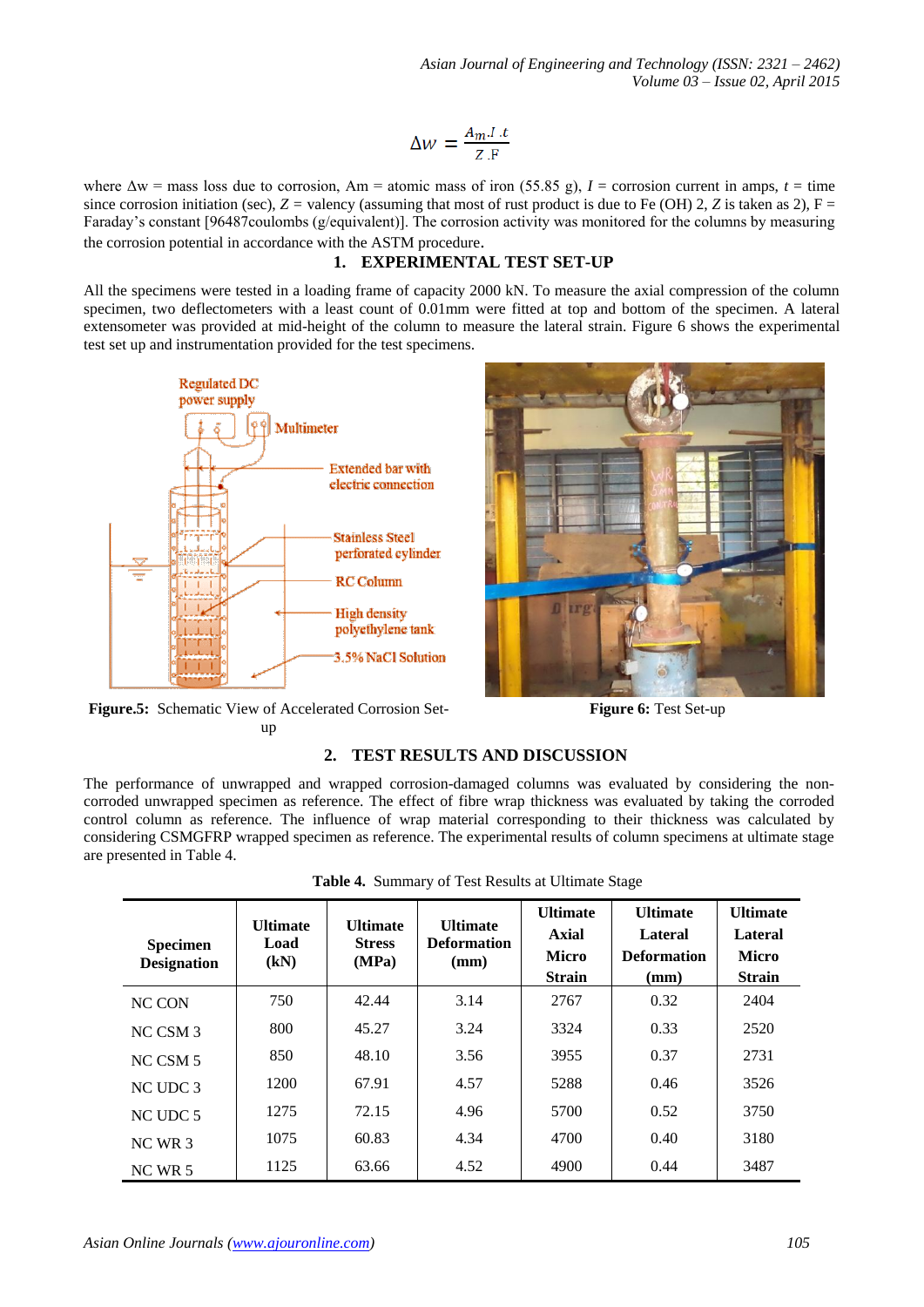| CD 30 CON     | 700  | 39.61 | 3.76 | 2189 | 0.23 | 2150 |
|---------------|------|-------|------|------|------|------|
| CD 30 CSM 3   | 750  | 42.44 | 3.32 | 2651 | 0.26 | 2421 |
| CD 30 CSM 5   | 800  | 45.27 | 3.36 | 3225 | 0.29 | 2613 |
| CD 30 UDC 3   | 1125 | 63.66 | 4.29 | 4767 | 0.34 | 3149 |
| $CD$ 30 UDC 5 | 1200 | 67.91 | 4.75 | 5277 | 0.45 | 3692 |
| CD 30 WR 3    | 975  | 55.17 | 3.24 | 4400 | 0.31 | 2975 |
| CD 30 WR 5    | 1025 | 58.00 | 3.82 | 4654 | 0.39 | 3127 |

## **2.1 Effect of GFRP Wrapping on Load Carrying Capacity**

The level of corrosion-damaged columns was compared with the non-corroded unwrapped control specimen. The ultimate load capacity for a corroded unwrapped column dropped to 6.67% for 30% level of corrosion damage respectively. The axial compression capacity was significantly decreased due to the corrosion damages such as cracking and cross-sectional loss of steel reinforcement.

CSMGFRP, UDCGFRP and WRGFRP increased the axial strength in the range of 0.49% to 9.76%, 16.10% to 26.83% and 3.41% to 12.20% when compared to the unwrapped column. It was observed that GFRP wrapped corrosion-damaged columns provided enhanced strength levels than the non-corroded unwrapped column. It was observed that GFRP wrapped corrosion-damaged columns provided enhanced strength levels than the non-corroded unwrapped column.

The effect of GFRP wrap material corresponding to their thickness was calculated by considering CSMGFRP wrapped columns as reference specimen and is presented in Figure.7.

The UDCGFRP wrapped corrosion-damaged columns resulted in higher ultimate load carrying when compared with CSMGFRP of same thickness. The UDCGFRP wrapped corrosion-damaged columns showed an increase in ultimate axial strength in the range of 15.54% to 19.62%. For columns subjected to 30% level of corrosion damage, UDCGFRP wrapped column showed an increase in load carrying capacity in the range of 15.54% and 19.62%.

The columns wrapped with WRGFRP showed a minimal increase in the range of 2.22% to 4.30% in compressive strength when compared to CSMGFRP wrapped columns. For columns subjected to 30% level of corrosion damage, WRGFRP of 3mm and 5mm thickness showed a marginal improvement in ultimate strength by 2.91% and 4.32% respectively. From the results, it is obvious that UDCGFRP provided the most effective confinement to corrosion-damaged concrete columns.

The columns wrapped with 3mm thick CSMGFRP, UDCGFRP and WRGFRP showed an increase in load carrying capacity by 14.5%, 32.2% and 17.8% respectively and those with 5 mm thick CSMGFRP, UDCGFRP and WRGFRP wrap column exhibited an increase of 16.2%, 38.9% and 21.1% respectively for 30% level of corrosion damage.

The axial compression capacity of corrosion-damaged columns was found to restore the ultimate strength by GFRP wrapping, to some extent. On overall observations the corroded and then repaired columns were about 30% stronger than the non-corroded un-strengthened columns.



**Figure 7.** Effect of GFRP Wrap Material on Load Carrying Capacity of Corrosion-Damaged

#### Columns **2.2 Effect of GFRP Wrapping on Ultimate Axial Deformation**

The effect of axial deformation on various levels of corrosion-damage is shown in Figure.8. The ultimate axial deformation was decreased due to the corrosion damage induced in the columns. The ultimate axial deformation of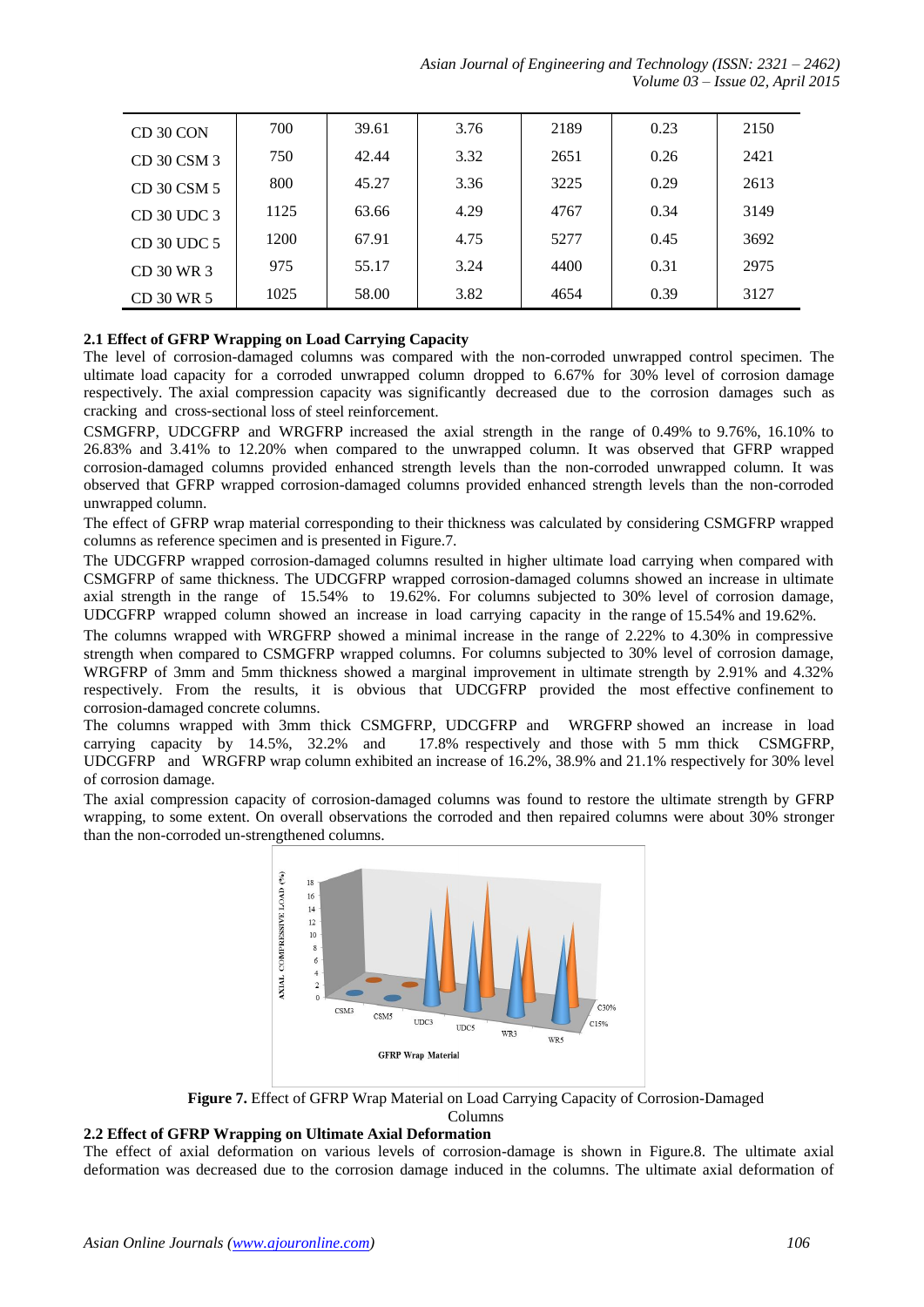column CD 15 CON and CD 30 CON were reduced by 1.59 % and 2.54 % respectively when compared to the noncorroded unwrapped control column NC CON. The specimens with CSMGFRP, UDCGFRP and WRGFRP wrapping showed a decrease in axial deformation by 4.14% to 10.19%, 12.10% to 22.92% and 20.38% to 35.98% in comparison with control column.

The effect of GFRP wrap material on ultimate axial deformation is shown in Figure.9. The columns wrapped with WRGFRP showed a nominal decrease in the range of 10.80% to 11.92% in axial deformation in comparison with CSMGFRP wrapped columns. For columns with 15% level of corrosion damage, WRGFRP showed a decrease in ultimate axial deformation in the range of 16.94% to 23.34% in comparison with CSMGFRP wrapped columns. For columns subjected to 30% level of corrosion damage, WRGFRP showed a decrease in axial deformation in the range of 23.44% and 28.72% in comparison with CSMGFRP wrapped columns.

The UDCGFRP wrapped corrosion-damaged columns showed an decrease in ultimate axial deformation by 5.96% to 6.08%. The UDCGFRP wrapped column exhibit an decrease in axial deformation by 8.30% to 8.71 for 15% level of corrosion damage. For columns subjected to 30% level of corrosion-damage, the GFRP wrapping decrease the ultimate axial deformation in the range of 8.62% to 14.18%.

A noteworthy behaviour was found in UDCGFRP material over other materials. This was because fibres in UDCGFRP where so oriented as to effectively confine the concrete.

An appreciable decrease in ultimate axial deformation of corroded and wrapped column was observed.

For 15% level of corrosion-damage, the columns wrapped with CSMGFRP, UDCGFRP and WRGFRP showed an decrease in ultimate axial deformation in the range of 0.33% to 3.04%, 2.81% to 5.75% and 6.01% to 16.66% respectively. For column specimens subjected to 30% level of corrosion-damage, FRP wrapping decreased the ultimate axial deformation in the range of 3.97% to 4.73% for CSMGFRP, 6.70% to 12.95% for UDCGFRP and 16.54% to 23.88% for WRGFRP.



**Figure 8.** Effect of Various Levels of Corrosion-Damage on Axial Deformation of GFRP Wrapped Columns



**Figure 9.** Effect of GFRP Wrap Material on Axial Deformation of Corrosion-Damaged Columns

### **2.3 Effect of GFRP Wrapping on Ultimate Lateral Deformation**

The effect of GFRP wrapping on ultimate lateral deformation for various levels of corrosion damage is shown in Figure. 10.The ultimate lateral deformation in corroded column was decreased by 9.68% and 21.94% for 15% and 30% level of corrosion damage.

For 15% level of corrosion-damage, the columns wrapped with CSMGFRP, UDCGFRP and WRGFRP exhibit an decrease in lateral deformation by a maximum of 10.97%, 54.84% and 26.45% respectively when compared with the control column.

The influence of GFRP wrap material on ultimate lateral deformation is presented in Figure.11.

The columns wrapped with WRGFRP showed a decreased in the range of 6.92% to 13.96% in lateral deformation when compared to CSMGFRP wrapped columns. For columns subjected to 15% level of corrosion damage, WRGFRP showed a decreased in ultimate lateral deformation by 13.95%. For columns subjected to 30% level of corrosion damage, WRGFRP showed decrease in lateral deformation in the range of 6.92% to 9.64%. For columns subjected to 15% and 30% level of corrosion damage, UDCGFRP wrapping decreased the ultimate lateral deformation by 39.53% and 39.15%.

The influence of GFRP wrap thickness on lateral deformation is presented in Figures. 12 and 13.

For test specimens subjected to 15% corrosion damage level, 3 mm thick CSMGFRP, UDCGFRP and WRGFRP showed a decrease in lateral deformation by 14.29%, 52.86% and 30%. For specimens subjected to 15% level of corrosion damage, 5 mm thick CSMGFRP, UDCGFRP and WRGFRP showed a decrease in lateral deformation by 22.85%, 71.43% and 40%.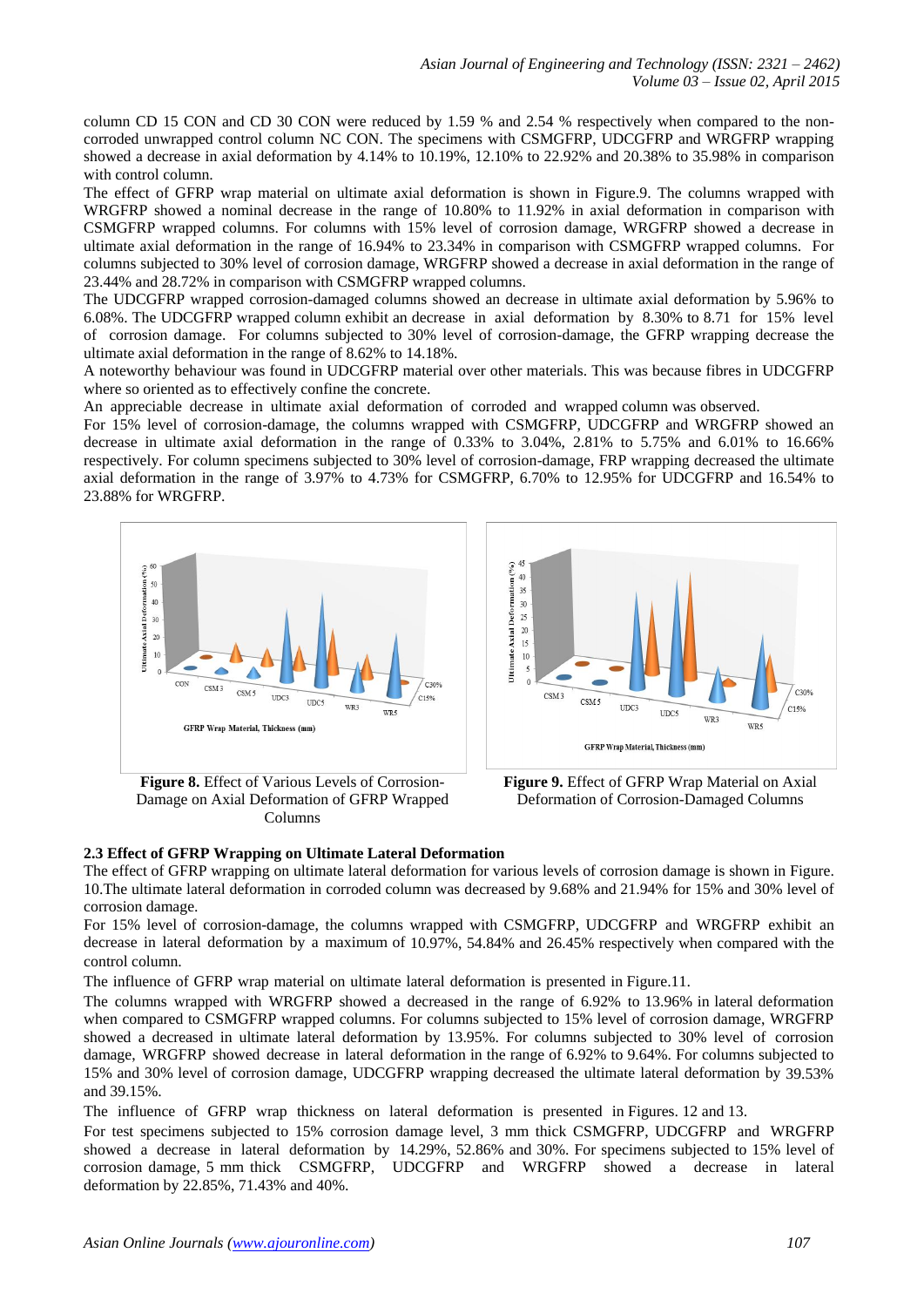

**Figure 10.** Effect of Various Levels of Corrosion-Damage on Lateral Deformation of GFRP Wrapped Columns



**Figure 12.** Effect of 3 mm Thick GFRP Wrap on Lateral Deformation of Corrosion-Damaged Columns



**Figure 11.** Effect of GFRP Wrap Material on Lateral Deformation of Corrosion-Damaged Columns



**Figure 13.** Effect of 5 mm Thick GFRP Wrap on Lateral Deformation of Corrosion-Damaged Columns

For 30% level of corrosion damage, the columns with 3mm thick GFRP wrapping showed a decrease in ultimate lateral deformation by 32% for CSMGFRP, 66.94% for UDCGFRP and 40.5% for WRGFRP and those with 5mm thick GFRP wrapping exhibit a decrease in lateral deformation by 37.10% for CSMGFRP, 90.90% for UDCGFRP and 50.41% for WRGFRP.

### 3. **STRESS-STRAIN RESPONSE OF GFRP WRAPPED CORROSION- DAMAGED COLUMNS**

The stress-strain curves for columns with 0% and 30% level of corrosion damage is shown in Figures. 14 to 16.



**Figure 14.** Stress-Strain Response for 0% Level of Corrosion-Damaged Columns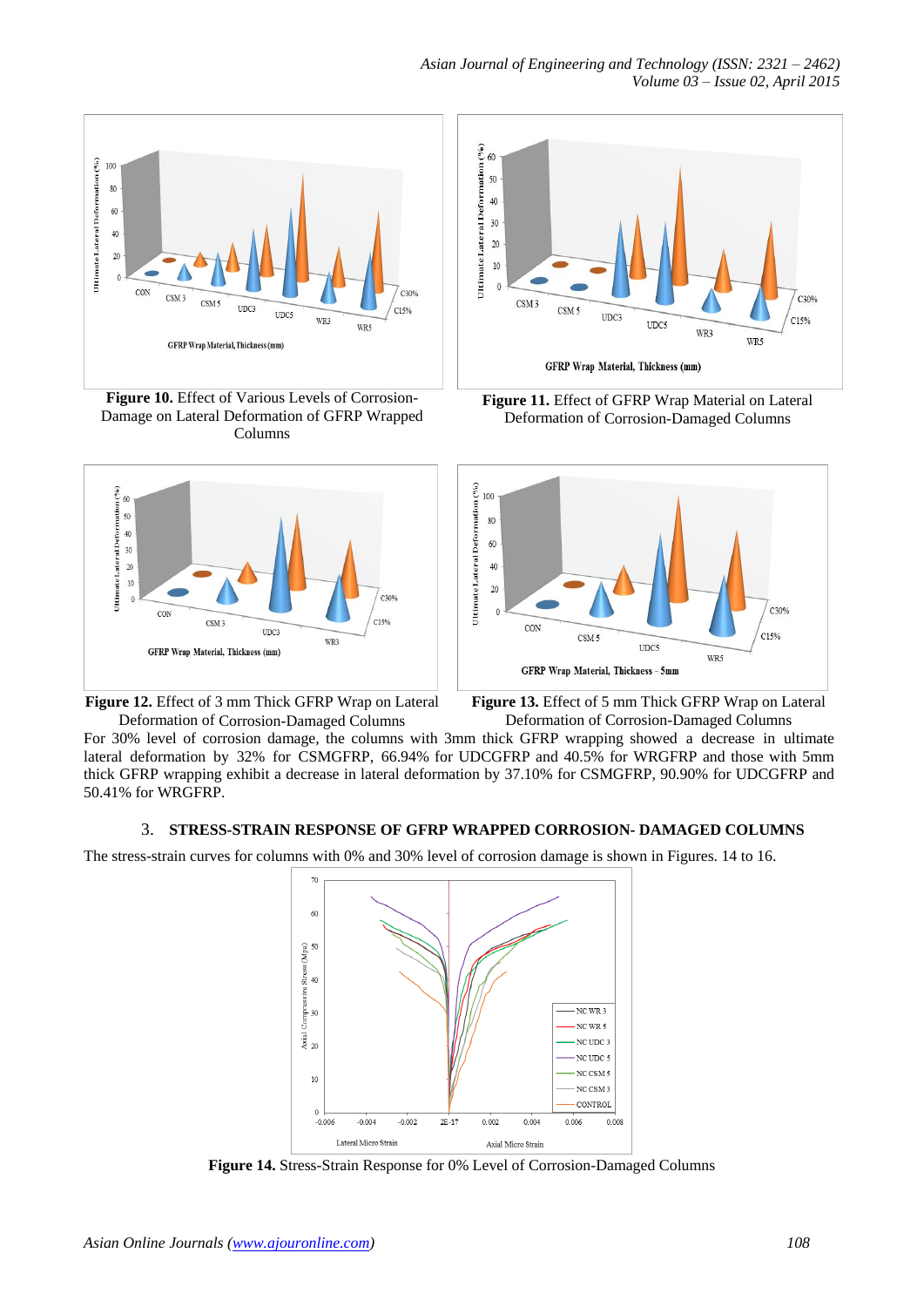

**Figure 15.** Stress-Strain Response for 15% Level of Corrosion-Damaged Columns



**Figure 16.** Stress-Strain Response for 30% Level of Corrosion-Damaged Columns

The corroded wrapped columns experienced a large strain value. The corroded control column failed at reduced stress with increase in level of corrosion damage. On increasing the thickness of GFRP wrapping, the stress level moved up to a certain extent. The UDCGFRP wrapping performed well in both corroded and non-corroded columns.

### **4. CONCLUSIONS**

Based on the experimental results, the following conclusions are drawn

- 1. GFRP wrapped corrosion-damaged concrete columns show a considerable enhancement in the load carrying capacity, deflection and ductility than the control concrete columns.
- 2. UDCGFRP wrapped corrosion-damaged concrete column exhibit a better performance when compared to CSMGFRP and WRGFRP.
- 3. The GFRP wrapped corrosion-damaged column showed an increase in ultimate load by 30% when compared to the corroded - unwrapped column.
- 4. The GFRP confined corrosion-damaged columns exhibit a maximum increase in ultimate axial deformation by 38% when compared with the corroded- unwrapped column.
- 5. The GFRP wrapped corrosion-damaged concrete columns exhibit a maximum increase of 125% in ductility.

### **5. REFERENCES**

- [1] Bae and Belarbi (2010), Effects of Various Environmental Conditions on RC Columns Wrapped with FRP Sheets, Journal of Reinforced Plastics and Polymers, 29(2), 290-309.
- [2] Demers, M., and Neale, K., (1999), Confinement of Reinforced Concrete Columns with Fibre Reinforced Composites Sheets-An Experimental Study, Canadian Journal of Civil Engineering, 26, 226-241.
- [3] Hadi, M.N.S. and Li, J. (2004), External Reinforcement of High Strength Concrete Columns, Composite Structures, Elsevier, 65, 279-287
- [4] Lam and Kwan (2010), Effectiveness of adding confinement for ductility improvement of high-strength concrete columns", Engineering Structure, 32, 714-725